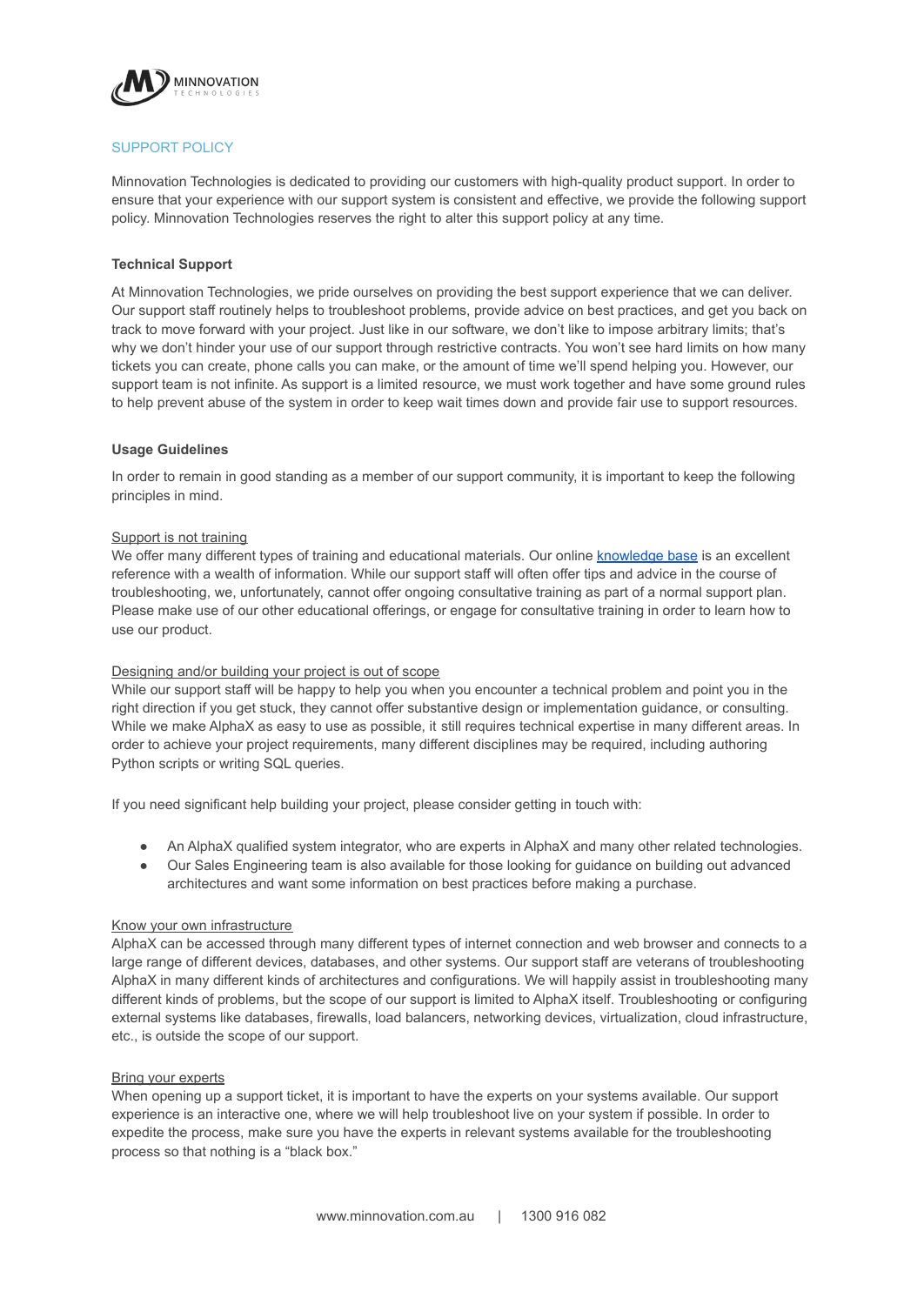

#### Abuse will not be tolerated

We understand that many situations that require support are stressful, high-pressure, time-sensitive, costly, and intense. That said, we take any kind of abuse of our support reps very seriously. We will take immediate action against anyone who uses aggressive or harsh language, threatens, demeans, or otherwise engages in unprofessional behavior towards Inductive Automation employees.

In order to ensure that support remains as available as possible, we take care to monitor tickets for potential violation of these principles. To do this, we track a wide range of metrics and will work with customers who are routinely not following the principles laid out above. As a result, we may send you usage updates from time to time, give you gentle reminders, or, in more severe cases, be forced to de-prioritize your tickets in the support queue. In the most extreme circumstances, we reserve the right to unilaterally suspend or terminate access to support for any individual that is violating the above guidelines.

# **Ticket Classification**

Minnovation Technologies support uses a two-by-two matrix classification system for every ticket that is submitted: *Problem* and *Consultative* on the Y Axis *vs. Hardware* and *Software on the* X Axis.

*Problem*: This classification covers reported issues that represent an actual problem with the functionality of the software. Examples being:

- Can not access the system
- Functionality that was working stops, with no clear changes that should have affected it
- An upgrade changes behavior or functionality
- The software cannot be used in a documented manner

*Consultative*: Items that fall under this classification can be more commonly understood as "how-to" kinds of questions.

- Not knowing how to accomplish a goal
- Unsure of the best way to approach a problem
- Data is not exactly what is expected
- The problem statement focuses on technologies not part of AlphaX, such as SQL, networking, etc.

This classification system is one of the things used to determine the prioritization of submitted support tickets. Hardware and Software support tickets are each managed in their respective resolution pipelines.

The main goal of Minnovation Technologies support is to provide prompt, high-quality support to customers who are experiencing serious problems with AlphaX. For this reason, *Problem* issues are prioritized and handled in an order that's determined by the level of support plan that covers the installation in question.

For all non-Priority Care/ELA/Distributor customers, tickets that are classified as *Consultative* in nature are deprioritized and are not associated with a published expected response time. Customers may still submit these tickets via a phone call or the web portal; however since responses will be delayed, it is encouraged that these types of issues be directed to the forums or researched using the other free resources available such as the knowledge base, or the online [user manual.](https://docs.inductiveautomation.com/)

## **Ticket Severity**

Along with the classification structure, we also use a ticket severity metric to help determine how *Problem* tickets are prioritized within the support queue. There are four levels of ticket severity into which all incoming support tickets are categorized.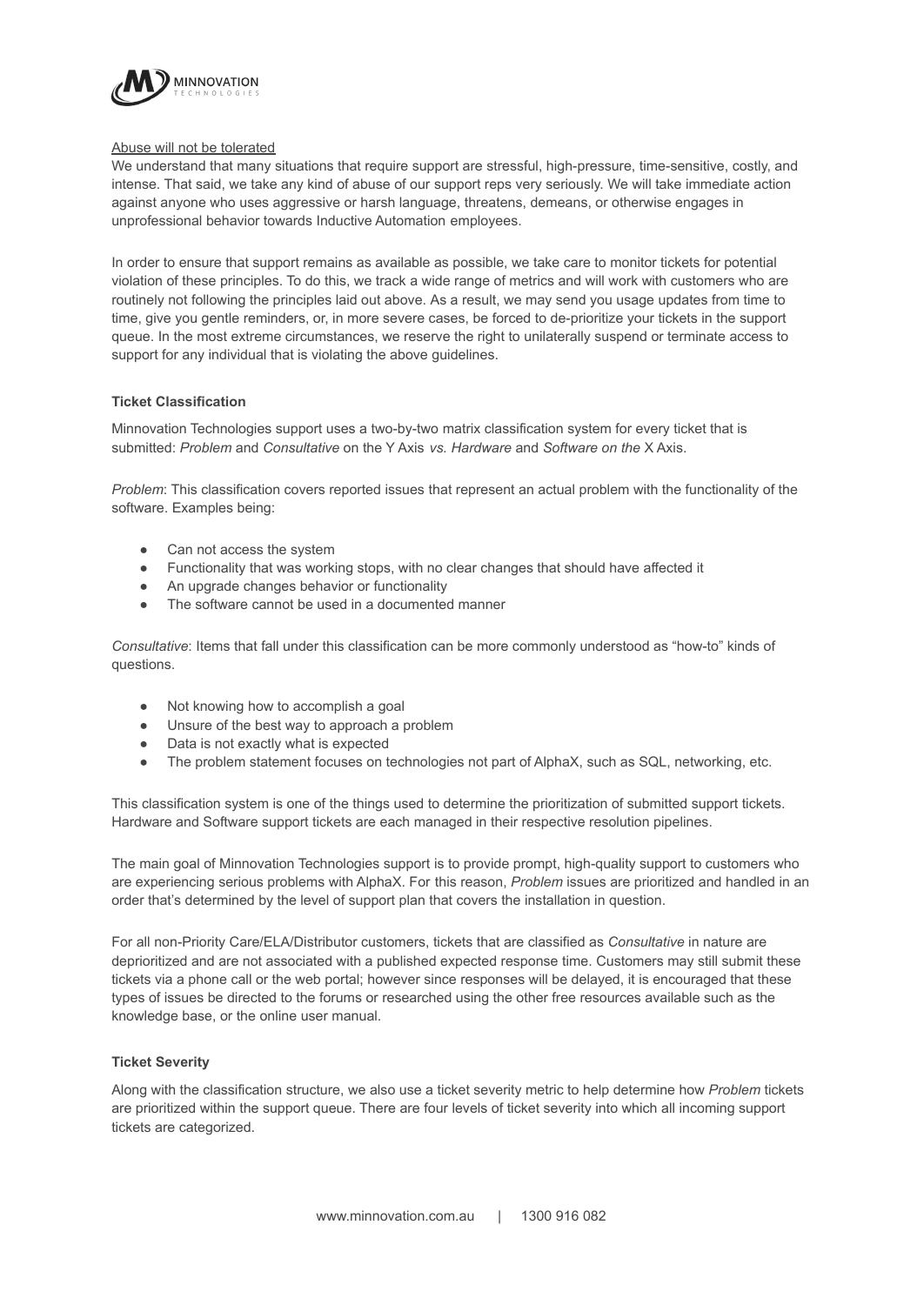

- Urgent This is reserved for issues such as major server outage, or cyber attack
- High Complete Loss of Critical Service
- Medium Partial Loss of Critical Service
- Low Partial loss of non-critical service, All *Consultative* tickets and

The assignment of severity to tickets occurs during the first communication with Minnovation Support at the time of ticket submission when submitted by phone. If a ticket is submitted via the web portal, we will attempt to assign an accurate severity based on the supplied information.

#### **How Prioritization Occurs**

Tickets are prioritized within the support system by taking into account Support Plan Type, Ticket Severity, Last Response Time (amount of time since last customer inquiry), and Ticket Classification. Ticket Classification is first used to deprioritize tickets of a consultative nature for non-PriorityCare/ELA/Distributor customers into a separate queue that is handled based on available department resources. The remaining tickets are then sorted into a queue to be actively handled by the Minnovation Technologies support staff.

In general, tickets submitted by accounts having a "higher" support plan type will be serviced first; however, plan type is not the only factor used to determine response priority; severity and wait times are also taken into account in the ordering of the ticket queue.

## **Policies and Pricing**

Support plans are calculated for a year and paid a year in advance. Your plan price is based on the retail cost of the hardware & software. If a lapse occurs, you will be charged a reinstatement fee (which is calculated at a daily rate) and if this lapse is prior to a major update, you will be required to upgrade to the current version to reinstate your Support plan.

Upgrades are priced at 65% of the current retail cost.

#### **PriorityCare**

PriorityCare is our premium support offering, providing unlimited phone, and web support at our highest priority level, as well as free software upgrades and member discounts.

**+ 24% Annually** | Support plan price is based on the retail price of hardware & software at the time of purchase.

PriorityCare includes:

- Extended Warranty on Hardware (3 Years)
- Unlimited phone, web portal support at our highest priority level (Includes phone support during business hours; priority level may be affected by the severity of the issue.)
- Upgrade Protection: Unlimited free upgrades to any modules & firmware for hardware purchased
- 15% discounts on training courses
- Free certification tests
- \$60/Hour On Site Support Costs (Issues outside of Warranty)

## **TotalCare**

Get peace of mind for the entire year with unlimited phone, and web portal access to our technical support reps, free software & firmware upgrades, and member discounts.

**+ 20% Annually** | Support plan price is based on the retail price of hardware & software at the time of purchase.

Total Care includes:

● Extended Warranty on Hardware (2 Years)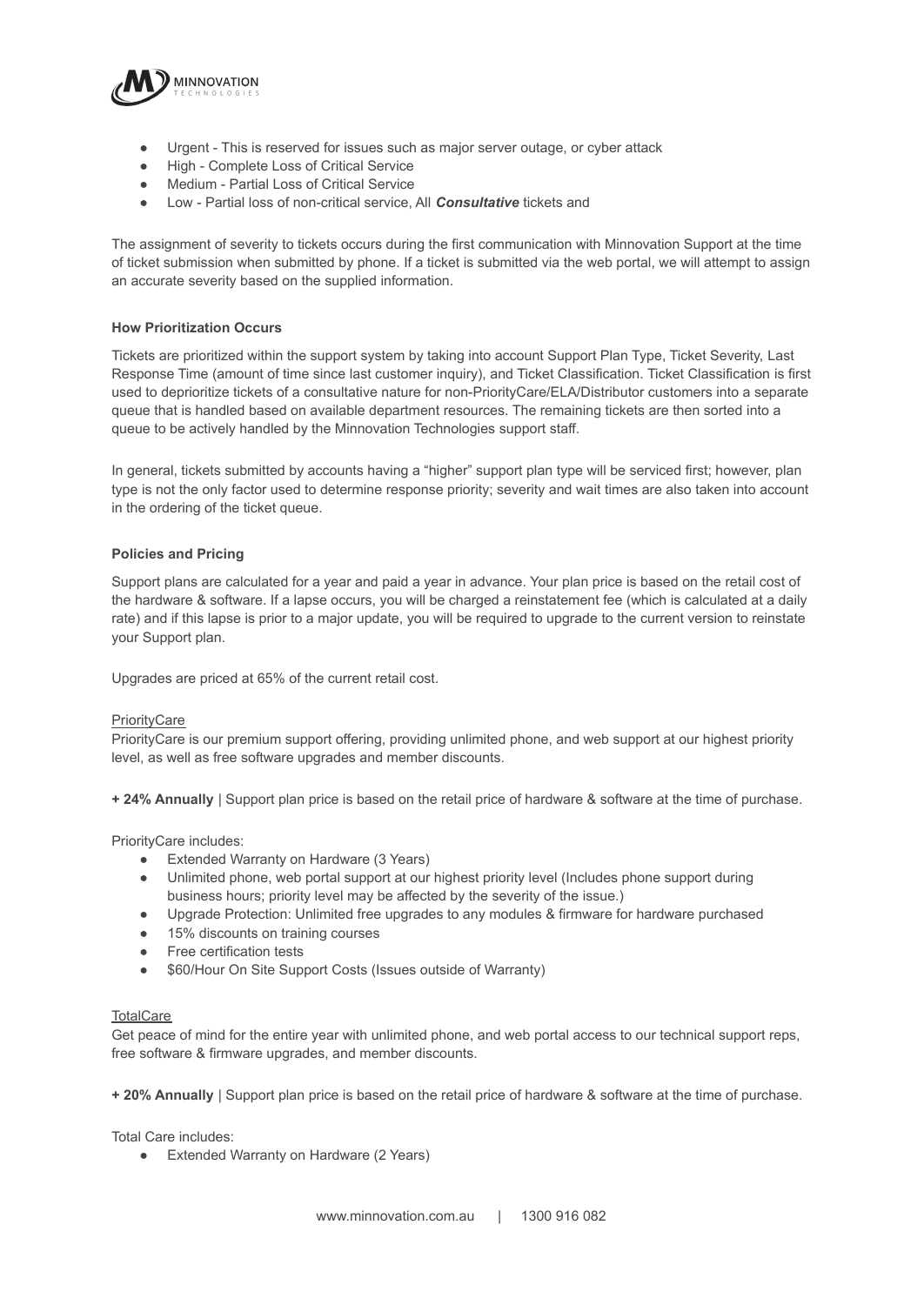

- Unlimited phone (during business hours), and web portal support
- Upgrade Protection: Unlimited free upgrades to any modules & firmware for hardware purchased
- 10% off training courses
- Half-price certification tests
- \$90/Hour On Site Support Costs (Issues outside of Warranty)

#### BasicCare

Best for customers who want access to technical support reps via the web portal, but don't require that issues be expedited via phone support. Includes free upgrades to any modules purchased and firmware updates, plus web portal support.

**+ 16% Annually** | Support plan price is based on the retail price of hardware & software at the time of purchase.

#### BasicCare includes:

- Upgrade Protection: Unlimited free upgrades to any modules & firmware for hardware purchased
- Unlimited web portal support
- \$90/hr Level 2 Help Desk Charges
- \$120/Hour On Site Support Costs

#### No Care (No Support Package)

Should a support packages lapse, or should a customer opt-out of support at any time, support requests can still be handled at the standard hourly rates.

- \$150/hr On Site Support Costs
- \$90/hr Level 2 help Desk Charges

# Upgrades

Upgrades are free for any software under a BasicCare, TotalCare, or PriorityCare support plan. If an upgrade is needed and a support plan is not in place, customers will have to pay 65% of the software's current retail price.

Example:

| Retail Purchase Cost (\$19,350)       |               |
|---------------------------------------|---------------|
| Support Package                       | Upgrade Price |
| Without Support Plan: 65%             | \$12,577.50   |
| With PriorityCare: $24\% = $4,644.00$ | Free          |
| With TotalCare: 20% = \$3,870.00      | Free          |